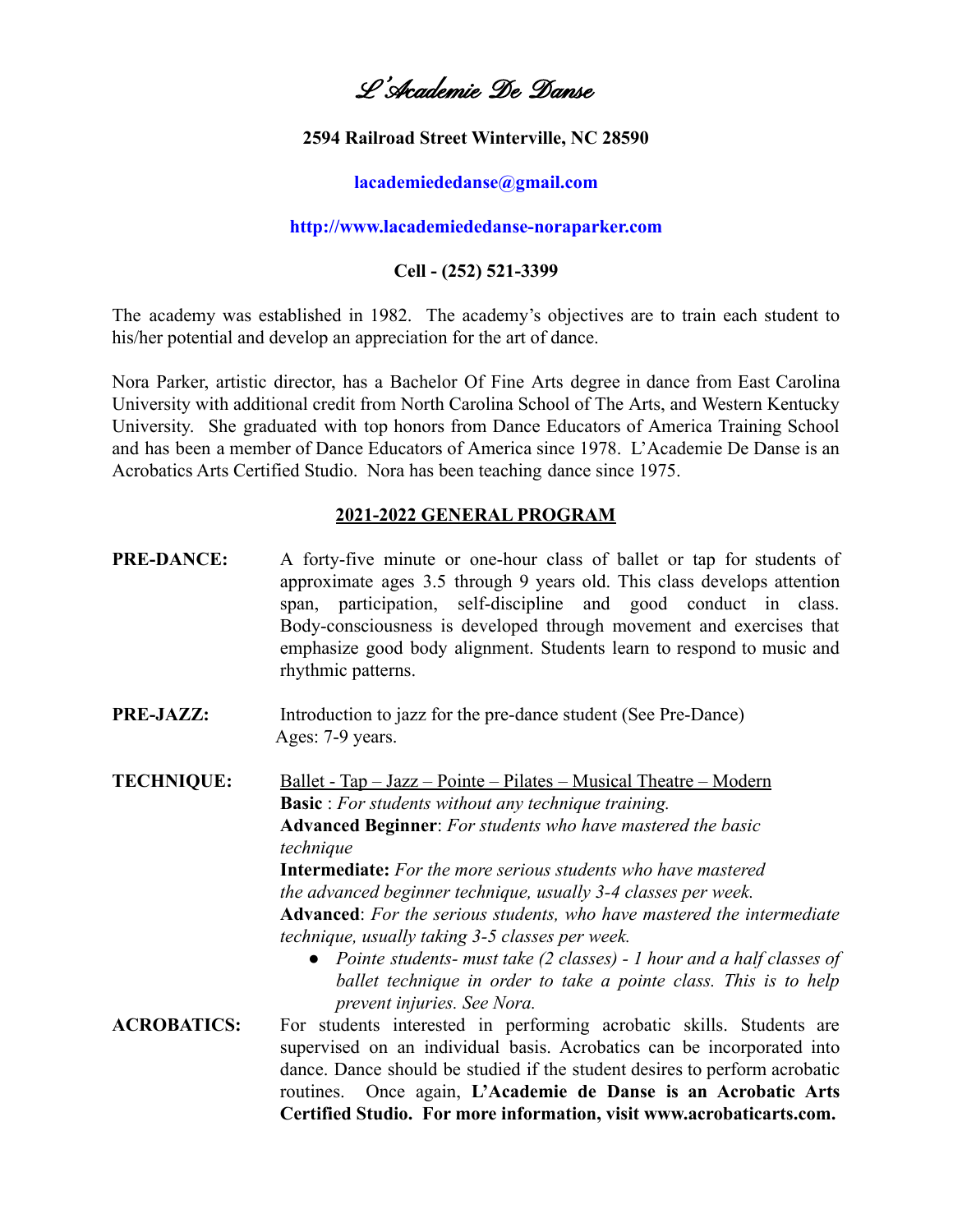### **DRESS ATTIRE**

**PRE-DANCE:** Students are required to wear black leotards, tap tan shoes (brand "Bloch") and pink; ballet shoes (brand "Bloch") ; with Ballet pink European pink tights. If needed, wear long hair in a bun.

**TECHNIQUE:** Attire is listed as follows:

Ballet: Required to wear black, navy, hunter green (dark colors) leotard, pink tights, dance shorts, and pink ballet shoes. (The last week in each month students may wear ballet skirts)

NOTE: 2 classes of 1-1/2 ballet technique class must be taken along with a pointe class. See Nora Regarding attendance policy for pointe class(es).

Tap: Required to wear leotard, dance shorts and tights, (see Nora for tap shoes)

Jazz: Required to wear leotard, dance shorts, tights, and jazz oxfords. (Students must bring a beach towel to use for floor stretching).

Musical Theatre: Required to wear leotard, dance shorts, tights, and jazz oxfords Hip Hop: Required to wear leotard, leggings, hip hop shoes

Modern: Required to wear leotard, dance shorts, and tights or unitards (half sole shoes) bare feet.

Acrobatics: Required to wear leotard, dance shorts, tights without feet, ballet or acrobatic shoes.

Adults: Required to wear any attire that is comfortable to move in.

### **See Nora for a fitting for all dance shoes and dancewear.**

. \* Masks are optional until further notice.

\*Hair must be secured for all classes. Hair must be in a bun for all Ballet and Pointe Classes. (**Please come in with hair secured and "ready" when class starts; if not you will be asked to sit on the side!!!)**

\*No bobby pins or **scrunchies** to Secure Hair! Use Ponytail bands. \*Bring your own water bottle for classes.

# **SANITIZATION OF STUDIO**

The following procedures will be done each day and class to help with sanitization of the studio. These are subject to change as recommendations are adjusted via CDC and the state/national recommendations.

Each of the following items the students will need to have and bring each class.

- Hand sanitizer to keep in their dance bag to use between classes and during class as needed.
- Yoga thick foam mat.
- Intermediate, Advanced, and Acro classes: *mini* exercise ball and brick (acro students only need the brick)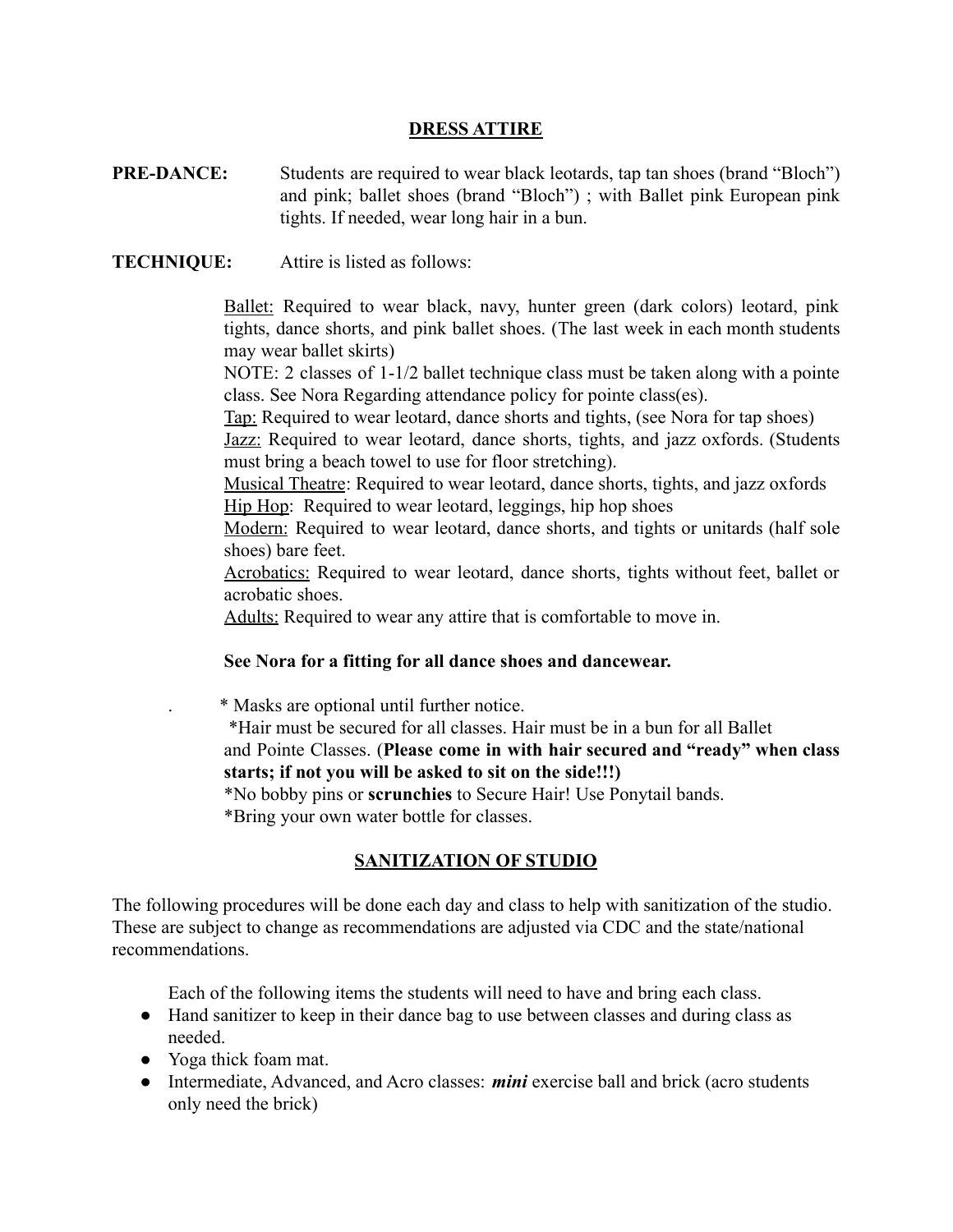### **Cleaning of the studio**:

- \* ballet barres
- door knobs
- lightswitches
- bathroom fixture.

# **HOLIDAYS**

Classes will not be held on the following days: Labor Day: Monday Sept. 6 Thanksgiving: November 23 - November 28 Christmas: December 13 – January 2 Easter: April 15 - April 24 Memorial Day – May 30st (tentative)

No make-up classes given for holidays or weather. If bad weather would occur, please check your emails and look for a Remind text for canceling of classes. If you want to make-up a class, contact Nora to schedule a time to come to another class. If class is missed by the instructor due to sickness or emergency a substitute may be provided.

# **TUITION PAYMENT POLICY**

Tuition is based on 10 payments with the first payment due in August, and ending in May, and is a set rate. All returning dancers must pay the 10 months, regardless of when you begin. A late fee of \$10.00 each month will be added to any past due accounts, and is cumulative. There are no deductions for vacations, snow days, or short months. There is no extra charge for months with five (5) class weeks. Classes will be discontinued if tuition is behind more than one month. If you are a new dancer and join the studio after August, you will make a payment for what month your dancer joins in, and half of the fee. **If you withdraw from the studio entirely, you will owe for one additional month from your withdrawal date.**

# **Please note: if you are a returning student from the previous year, and do not begin classes in August, then you will be required to pay for 10 payments, regardless of when you start.**

Please do the following if you are going to pay via Zelle: <https://www.zellepay.com/>:

1. You have the option to add a memo when you submit your payment; please put your dancer's name on this so that we can apply the payment towards your account. If will allow you too, please also put what you are paying for.

2. Follow up with an email to Miss Nora (lacademiededanse@gmail.com) to let us know that you have done this.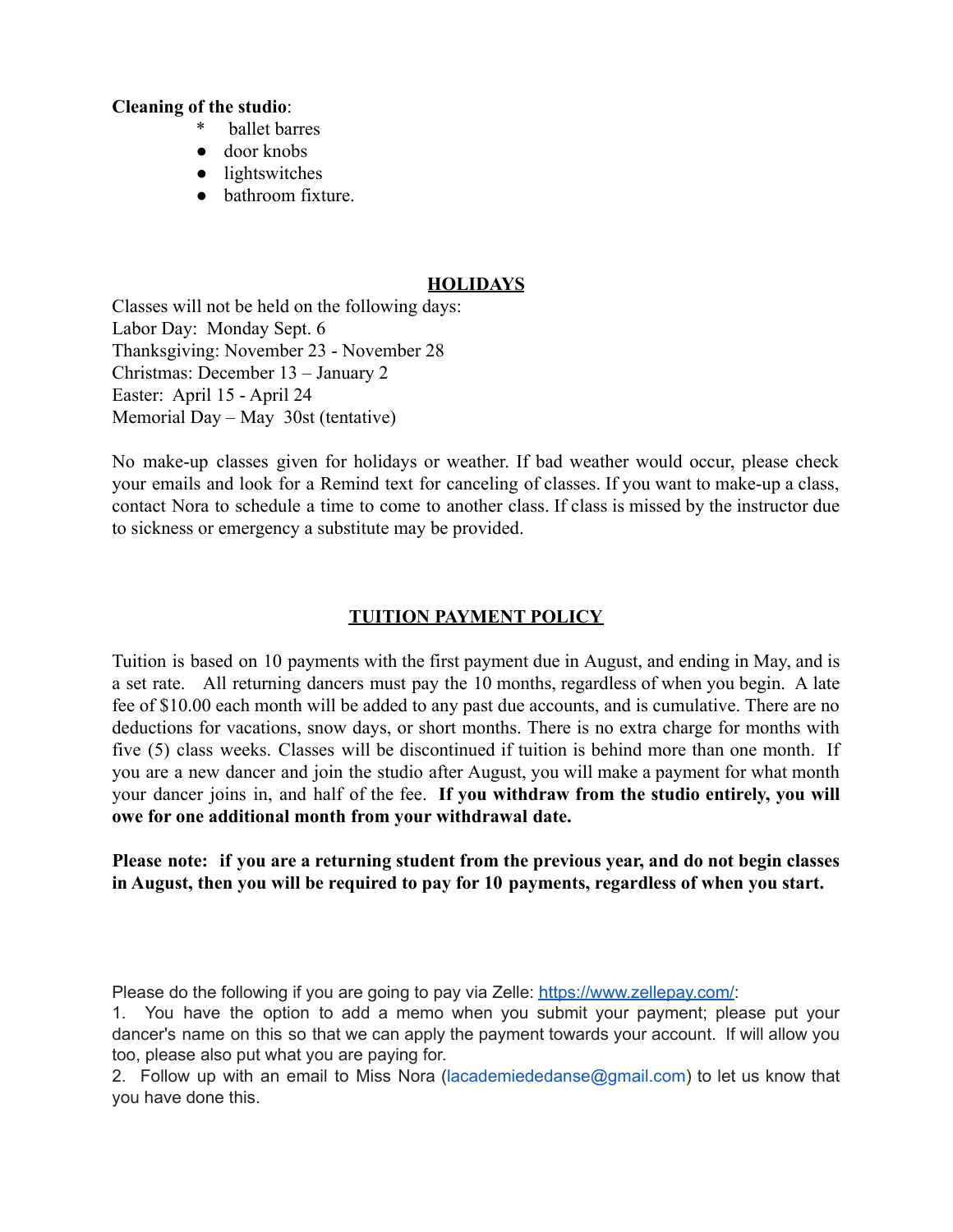3. If you have any questions about the app or the online feature, please visit the website listed below or see your bank for assistance. We will not be able to help you with this until we get used to it too!

Once we receive notification of your payment, we will email you and let you know that we have received your payment notification. If you do not receive an email from us within the week you made your payment, please come in and see us!

# **FEES**

## **(Fees subject to change.)**

Registration Fee per family-- \$40.00

1-- 45 min. class/week -\$55.00 / 2-45 min. classes/week- add \$35.00/ 3 or more 45 min. classes /week- add \$30.00 (This is only for the 5 to 6 year old classes for ballet and tap.)

1 hr. class / week - \$60.00 / 2-1 hr. classes /week- add \$35.00 / 3-1-hr. classes/week add \$30.00

1.5 hr. class / week \$70.00/ 2-1.5 hr. classes/ week-add \$35.00 / 3-1.5 hr. classes/ week add \$30.00

\*\*For extra routines rehearsal time rate will be \$10 for 4 hours.

\*\*Private lesson is \$50 per hour for a student who is enrolled in L'Academie de Danse.

\*\*Private lesson is \$65 per hour for a student who is not enrolled in L'Academie de Danse.

You may pay the entire amount of the tuition,  $1/2$  of the amount,  $1/4$  of the amount, or make 10 payments. Above are the single rates; the rates if you wish to make 10 payments.. Please note the longest class will be charged first, then \$35 for the second, and \$30 for each additional.

# **COSTUME/RECITAL INFORMATION**

**Costumes Fees**: Costumes for the recital will be ordered in December. **Partial payments will be due by September 10th, October 10th and the balance is due November 10th.** Partial payment will be \$20 for each routine your child(ren) will be performing during the recital. **After the November 10th deadline, there will be a late fee of \$20 per costume(s) until December 10th, after which costume will not be ordered (Only if the company has it in stock).** If student(s) drop out of dance after costume(s) have been ordered, costume(s) will become property of the studio.

**Recital Fee**: TBA (**Approx**. \$120.00 per student). To help with the cost of the recital fee, a partial payment \$10 per month (per student) is due until May 10th. This will total \$100 for the ten months of dance. We will adjust any overpayments and underpayments closer to recital. Tentative Recital June 12th, 2022

# **All fees are NON-REFUNDABLE.**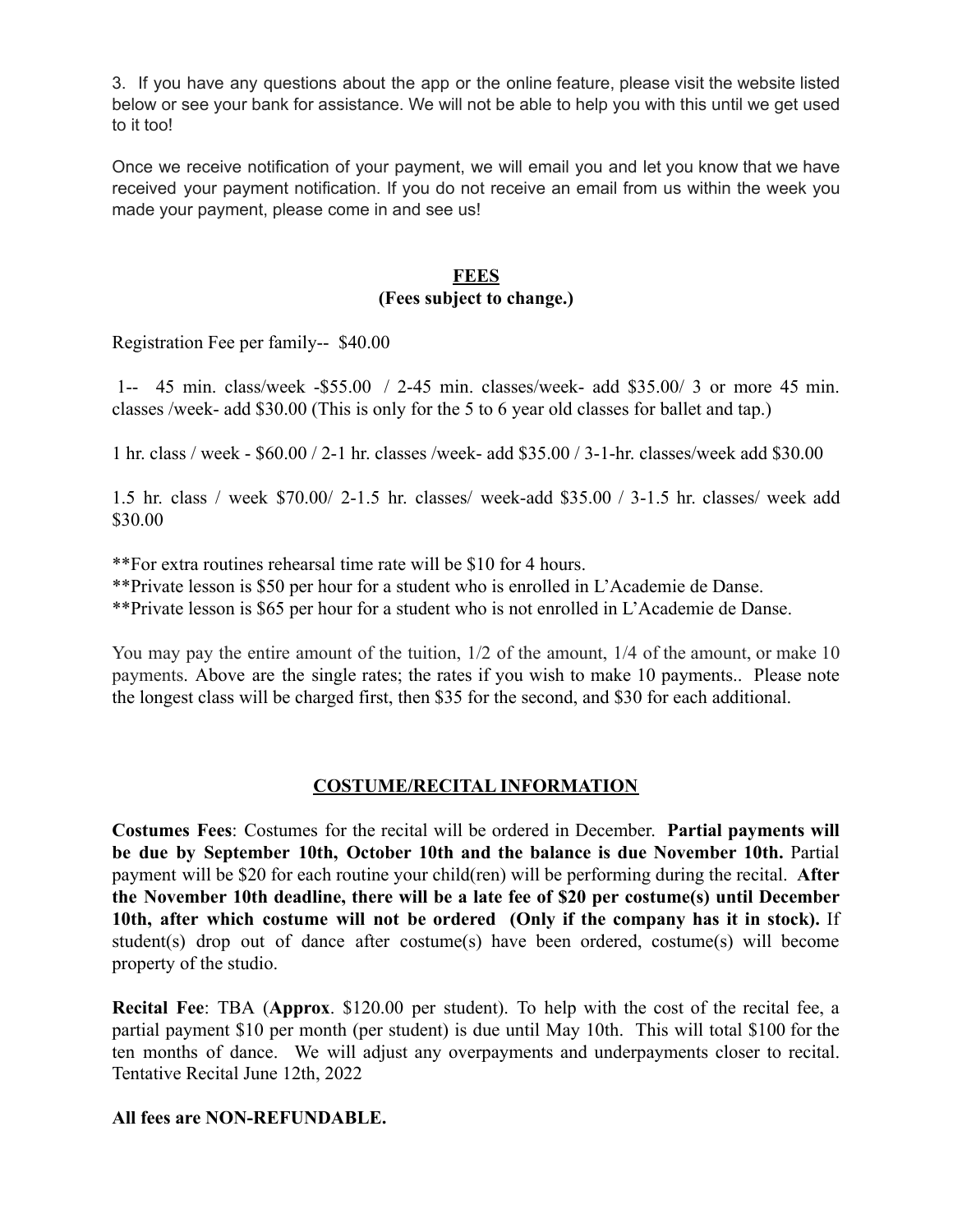# **IMPORTANT: Please put STUDENT'S NAME AND ITEMIZE WHAT YOU ARE PAYING FOR EITHER ON THE CHECK, OR ON A SEALED ENVELOPE FOR CASH, and place in the clear pocket in the pink curio.**

Returned Check fee………\$35.00. The studio can no longer hold checks.

## **GENERAL NOTES**

Office Hours: Tues .& Thurs. 6-7 Wed. 3:30- 5:30

\*Classes will begin on Monday, August 23,, 2021! All returning students will be charged tuition starting in August.

\*Be punctual and attend classes regularly. If you cannot attend class(es), please call, email or text. Attendance Policy – 75% (per class) of the classes must be met in order to participate in the spring show  $= 9$  absentees per class (4 Sept – Dec) (5 Jan – May)

**\***No gum, candy, or drinks allowed in the studio. Please bring your own water bottle.

\*No body powder, oils or lotions are allowed!

\*Students should not wear jewelry during class.

\*NO SMOKING is allowed in the building.

\*IF you decide to drop a class during the month, or if you desire to quit, please put in writing  $\&$ send to the office for a signature from Nora. You will continue to be charged until a signature is obtained.

\*If your address, phone numbers, email, etc. change at any time, please inform the office staff or Nora in writing.

\*L'Academie de Danse is not responsible for injuries or lost/stolen items.

\*L'Academie de Danse is not responsible for illnesses contracted (cold, flu, COVID, etc.).

\*Inform instructor of any medical notes; Asthma, Allergies, Bladder, Kidney, ADD, ADHD, etc.

\*READ!!!! All posted notices on doors inside and outside of studio.

### **Communication:**

**We communicate with parents thru email; please make sure you check your email for updates.** The studio's email address is  $lacademiededanse(Qgmail.com)$ , if you want to make sure that you have it so that your email does not go into spam. We also use Remind (it is a text messaging service). You text the following message @dance20141 to the following number